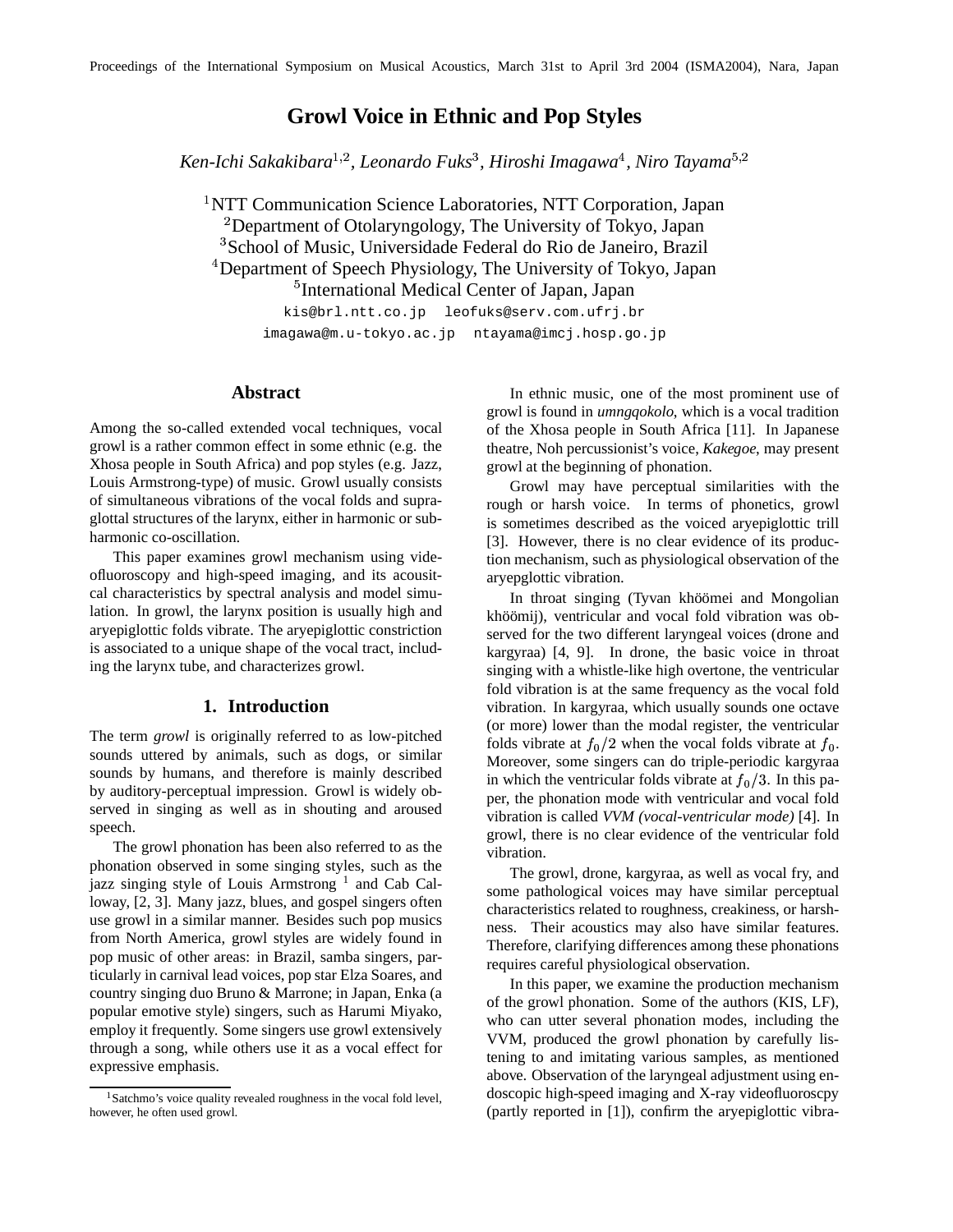tion in growl. We also discuss the acoustical characteristics and differences between VVM (in particular, kargyraa) and growl.

## **2. Three-tiered sphincter of the larynx**

In the human larynx, there is a three-tiered sphincter comprising the vocal folds, the ventricular folds (false vocal folds), and the aryepiglottic sphincter [7] (Fig. 1).

The ventricular folds are incapable of becoming tense, since they contain very few muscle fibres. However, the ventricular folds can be constricted by the action of certain intrinsic laryngeal muscles. In the aryepiglottic region, the constriction is caused by the approximation of the tubercle of the epiglottis (anterior), aryepiglottic folds (lateral), and arytenoids (posterior). In normal phonation, the vibration of the ventricular and aryepiglottic folds is not observed.



*Figure 1: Coronal view of the larynx, as seen from behind.*

### **3. X-ray observation**

We observed the vertical laryngeal configuration of three different types of phonations (modal, "metallic", and growl) using X-ray cinematography.

Fig. 2 shows a lateral X-ray view of the phonatory apparatus at rest. A wide pharyngeal space between the epiglottis and the arytenoids is observed. The cricoid cartilage is located at about the level of the fifth cervical vertebrae.

Tongue Mandible Hyold Epiglottis Cervical column

*Figure 2: X-ray image of phonatory apparatus at rest, lateral view (subject: LF)*

Cricoid Arytenoid

Fig. 3 shows the lateral X-ray views of three different voices: modal (left), "metallic" (center), and growl (right), in /y/ (close front rounded vowel). The metallic voice has a perceptually metallic impression and, in terms of usual phonetic usage, can be interpreted as pharyngealized, a little pressed (not necessarily tense), and raised-larynx. White lines are traced along the edges of the cricoid, arytenoid, epiglottis, and cervical column. In modal phonation, a wide pharyngeal space is observed. The epiglottis doesn't depress and its position is almost similar to that when it is at rest. In metallic and growl, the larynx is raised to about the level of the fourth cervical vertebrae. The epiglottis and arytenoid approximate very closely. There is no significant difference of the laryngeal adjustments between metallic and growl.



*Figure 3: X-ray images of three different phonations of /y/ about in F3* -- *Hz, lateral views. Left: modal. Center: metallic. Right: growl (Subject: LF).*

## **4. High-speed images**

We observed laryngeal movements in growl directly and indirectly by simultaneous recording of high-speed digital images, EGG (Electroglottography) waveforms, and sound waveforms. The high-speed digital images were captured at 4500 frames/s through a endoscope inserted into the mouth cavity of a singer. Sound and EGG waveforms were sampled at 12 b/s and 18 kHz sf.

In growl phonation, the aryepglottic region is compressed antero-posteriorly, and the tubercle of the epiglottis and the arytenoid cartilages come into contact (Fig. 4). This antero-posterior compression is in good agreement with the lateral view of growl phonation in Fig. 3. Twosided chinks generated by the contact of the epiglottic tubercle and arytenoids were observed. Each chink is surrounded by the epiglottis, arytenoid, and aryepiglottic fold. In some cases, both aryepiglottic folds vibrate in almost same phase (Fig. 5), and in other cases, the phases of both seem to be slightly different. Furthermore, in some cases, the vibration of the aryepiglottic folds is unstable and seems to be aperiodic.



*Figure 4: Aryepiglottic region in growl, as seen from above. Upper part is posterior (subject: KIS)*

Fig. 5 shows the sound waveform (top), EGG waveform (middle, ordinate corresponds to total contact area of the larynx), and high-speed images. Vertical lines in the sound and EGG are synchronous to the last frames in each column of the high-speed images. The vibrations of the aryepglottic folds are observed in the high-speed images. In this case, the aryepiglottic fold vibration is likely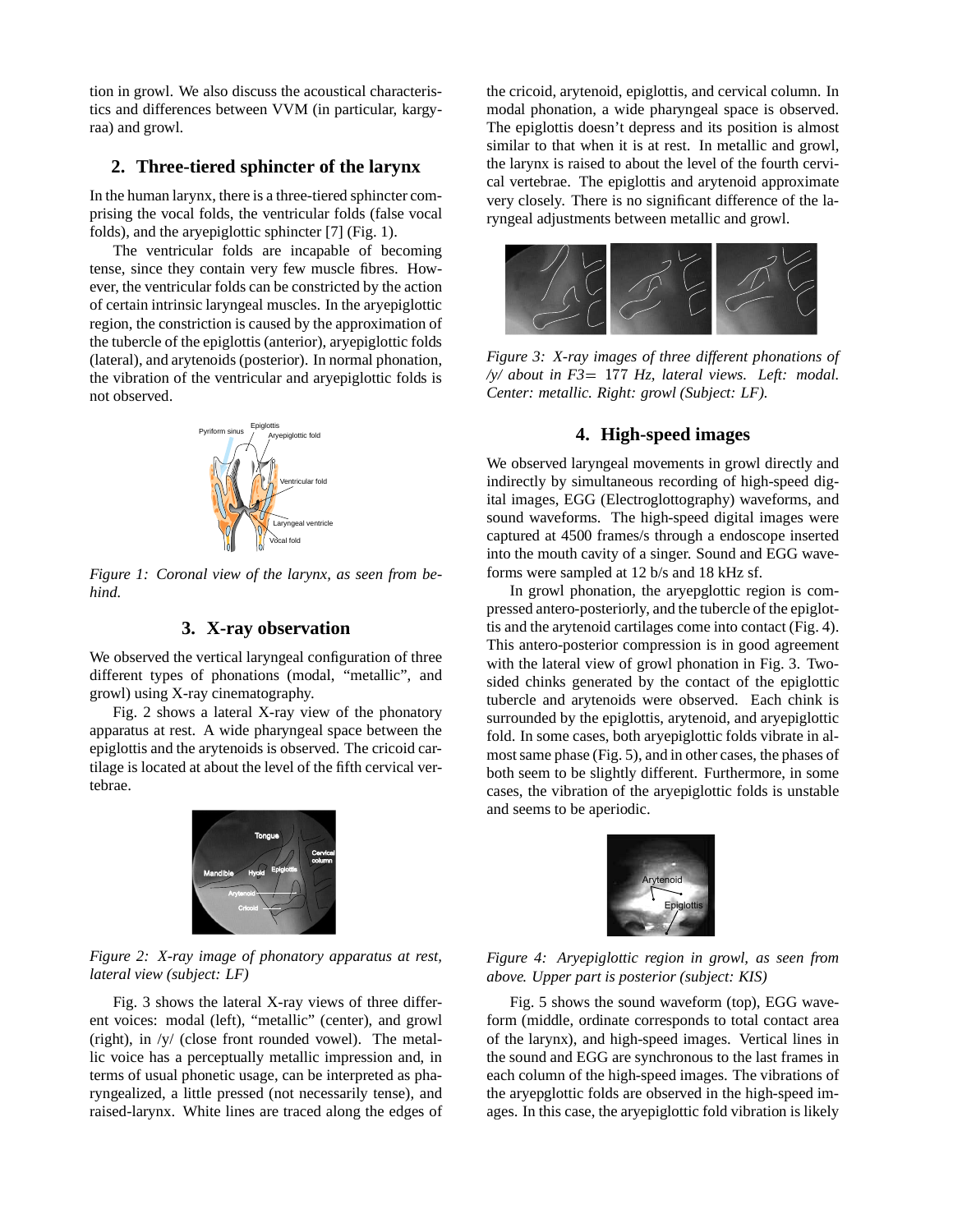to be periodic and the vibration of each side is mostly synchronous.



*Figure 5: High-speed images of growl. Top: sound. Middle: EGG. Bottom: images. In images, frame step is* - *ms (subject: KIS).*

From the EGG and sound waveform, it is reasonable to conclude that the vocal folds vibrate half-periodically to the aryepiglottic fold vibration. This vibration pattern of the vocal and aryepiglottic folds is same as the VVM with  $f<sub>0</sub>/2$ , i.e. kargyraa. The period-double vibration of the aryepiglottic folds generates subharmonics.

Neither the vocal nor ventricular folds were directly observed because the aryepiglottic folds were strongly constricted. Therefore, it is difficult to prove whether the vocal and ventricular fold vibrate or not. However, we conclude that the vocal and aryepiglottic folds vibrate and ventricular folds do not. The basis of this conclusion is as follows.

Smooth transition from modal to growl is frequently achieved by various singers and the subjects, therefore, it is reasonable to claim that, in growl, the vocal folds vibrate at almost opposite phases. To take account of the delay of the sound to the EGG, we consider that the maximal excitation of sound and the shape of the EGG waveform were mainly due to the vocal fold vibration. Next, if all three folds had simultaneously vibrated, the phases of their vibration would most likely have been different from each other by aerodynamical constraint. However, it is difficult to ascertain this phenomena from EGG waveform alone. To verify our claim, it is necessary to directly observe the movements of the three folds.

## **5. Acoustical analysis**

Fig. 6 shows a spectrogram of the growl voice. Subharmonics appeared in growl. Similar subharmonic oscillation has been observed in kargyraa [4, 6, 9], and in some cases of vocal fry [10]. Perceptual clarification of differences among these phonations is important. Here, however, we focus on acoustical differences between growl and kargyraa.



*Figure 6: Spectrogram of modal to growl (subject: LF)*



*Figure 7: Power spectrum of growl (left) and kargyraa (right) of /o/ (subject: LF)*



*Figure 8: Inverse-filtered source of growl (top) and kargyraa (bottom). Left: sound waveform. Right: power spectrum. Subject: LF.*

Fig. 7 shows the power spectra and spectral envelopes of growl and kargyraa. In growl, the range from above 2 kHz has very weak power. Fig. 8 shows the inversefiltered source and its power spectrum of growl and kar-